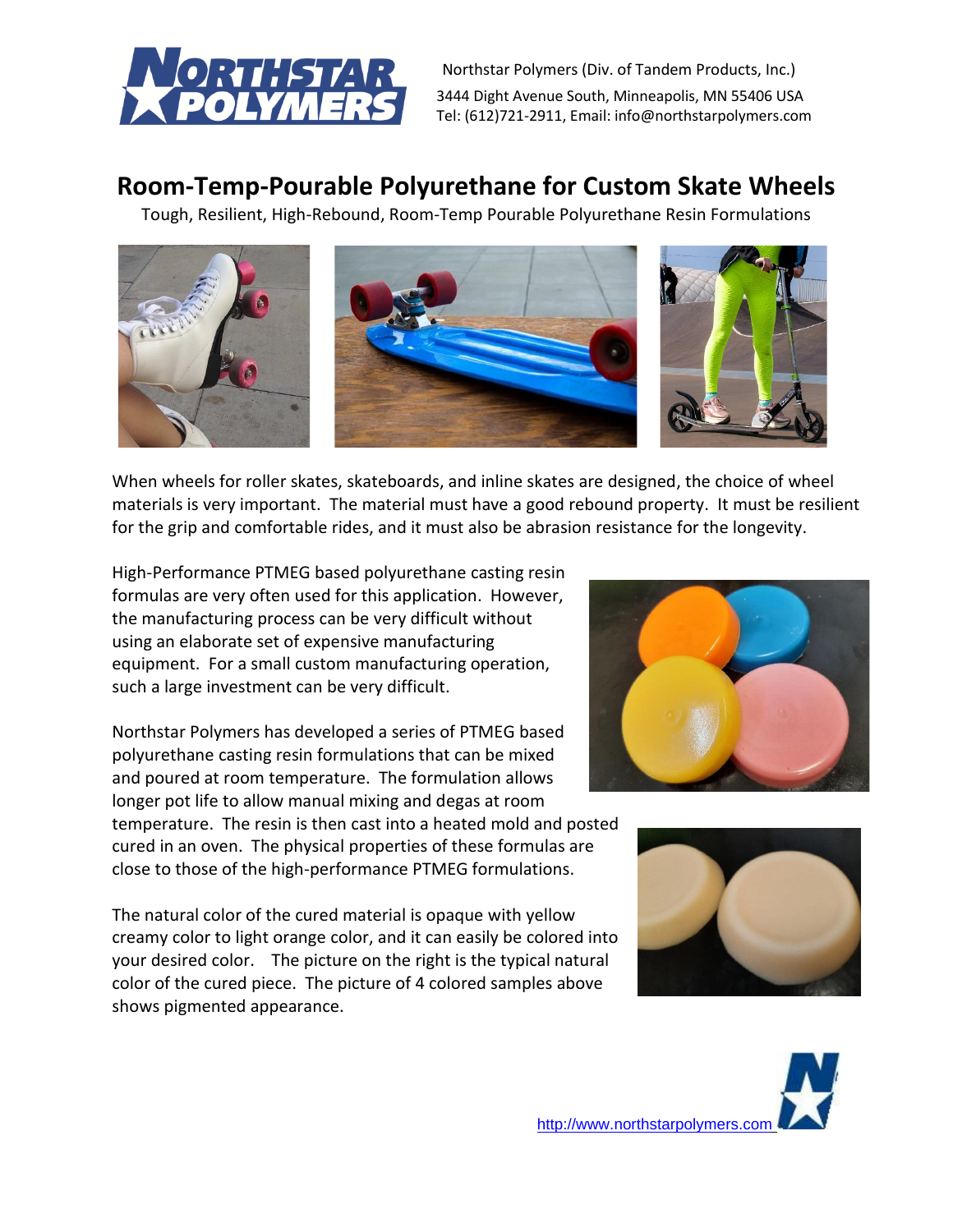

Northstar Polymers (Div. of Tandem Products, Inc.) 3444 Dight Avenue South, Minneapolis, MN 55406 USA Tel: (612)721-2911, Email: info@northstarpolymers.com

This series of polyurethane casting resin formulations consists of four different formulations for the common hardness ranges used for skate wheels. The typical physical properties are shown in the following chart.

| Formulation | <b>Hardness</b> | <b>Bashore</b> | Tear        | Applications may be suited       |
|-------------|-----------------|----------------|-------------|----------------------------------|
| Code        | Shore A         | Rebound        | Strength    |                                  |
|             | Durometer       |                | Die-C (pli) |                                  |
|             |                 |                |             | Inline Skate Wheels              |
| MGB-A75E    | $75 - 80A$      | 59%            | 389         | Long Board Wheels                |
|             |                 |                |             | Cruise Board Wheels              |
|             |                 |                |             | <b>Roller Skate Wheels</b>       |
|             |                 |                |             | Roller Skate Wheels              |
| MGB-A80E    | $80 - 85A$      | 58%            | 504         | Inline Skate Wheels              |
|             |                 |                |             | <b>Cruise Board Wheels</b>       |
|             |                 |                |             | Long Board Wheels                |
|             |                 |                |             | Scooter Wheels                   |
| MGB-A90E    | $85 - 90A$      | 53%            | 430         | Skateboard Wheels                |
|             |                 |                |             | <b>Roller Skate Wheels</b>       |
|             |                 |                |             | <b>Skateboard Wheels</b>         |
| MGB-A95E    | $90 - 95A$      | 46%            | 552         | Scooter Wheels                   |
|             |                 |                |             | Other Wheels Requiring good tear |
|             |                 |                |             | resistance                       |

Note: The above data is based on our lab tests and reference only.

# **General Processing Information**

These formulations are specifically designed for small manufacturing operations of custom products. The raw chemical components are liquid at room temperature. The mixing ratios are metered manually by weight. The pot life is 5-to-10-minute range, which should allow degassing and pouring without use of an inline-meter-mix dispensing machine. The mold needs to be heated to the 140 °F to 200 °F range. The curing material in the mold can develop the demolding strength within 1 hour. The demolded parts should be post cured in an oven heated to the 180 °F to 200 °F range for a few hours. The material gradually settles to the final physical properties in about 3 days stored at room temperature.

# **Coloring Your Product**

The component materials are supplied without colorant. The processers need to add colorant(s) to apply the desired color to the end product. Pigment dispersion type colorants carried in polyether polyols is recommended for coloring these materials. The starting point load of colorant should be